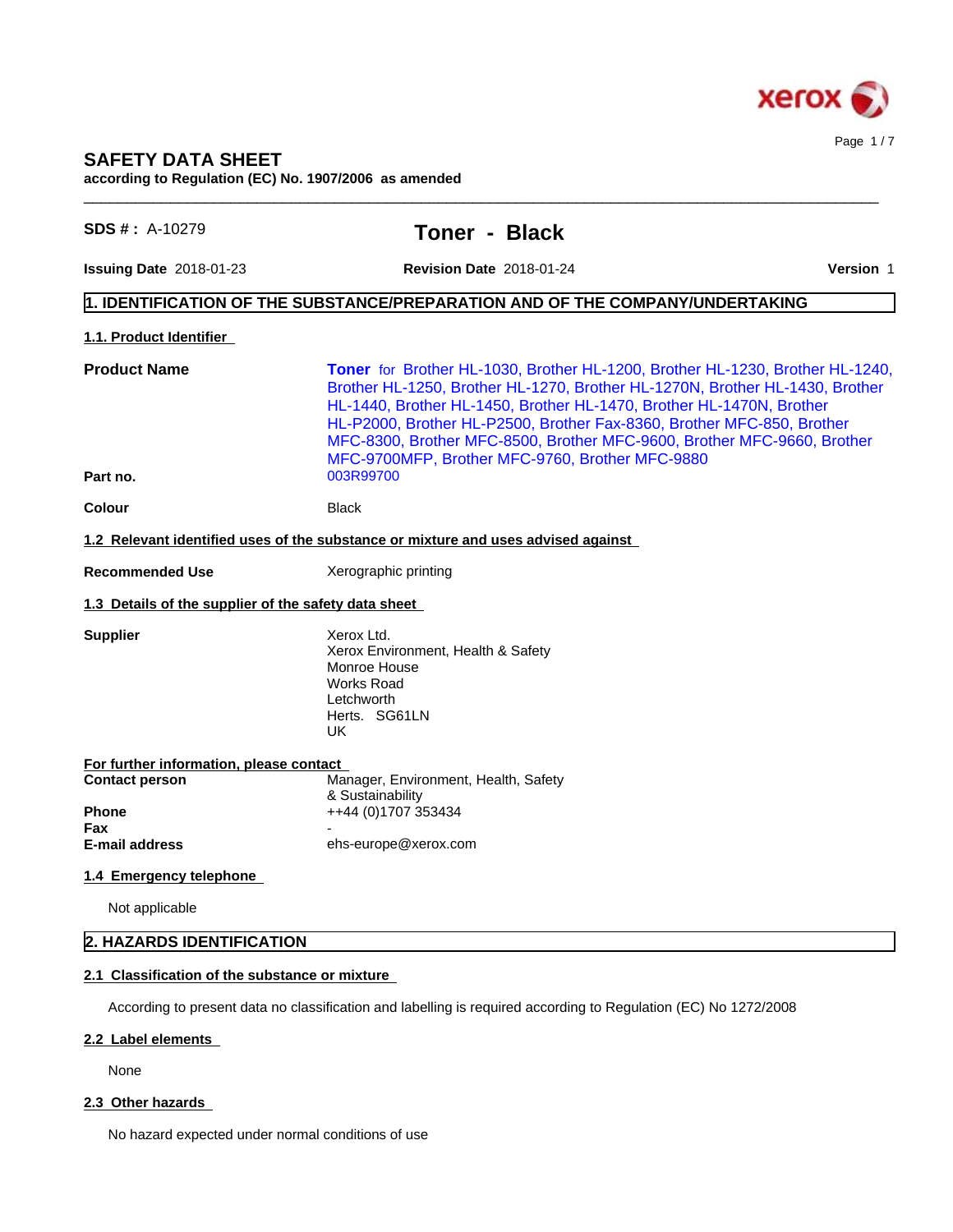

 $\_$  ,  $\_$  ,  $\_$  ,  $\_$  ,  $\_$  ,  $\_$  ,  $\_$  ,  $\_$  ,  $\_$  ,  $\_$  ,  $\_$  ,  $\_$  ,  $\_$  ,  $\_$  ,  $\_$  ,  $\_$  ,  $\_$  ,  $\_$  ,  $\_$  ,  $\_$  ,  $\_$  ,  $\_$  ,  $\_$  ,  $\_$  ,  $\_$  ,  $\_$  ,  $\_$  ,  $\_$  ,  $\_$  ,  $\_$  ,  $\_$  ,  $\_$  ,  $\_$  ,  $\_$  ,  $\_$  ,  $\_$  ,  $\_$  ,

 $\_$  ,  $\_$  ,  $\_$  ,  $\_$  ,  $\_$  ,  $\_$  ,  $\_$  ,  $\_$  ,  $\_$  ,  $\_$  ,  $\_$  ,  $\_$  ,  $\_$  ,  $\_$  ,  $\_$  ,  $\_$  ,  $\_$  ,  $\_$  ,  $\_$  ,  $\_$  ,  $\_$  ,  $\_$  ,  $\_$  ,  $\_$  ,  $\_$  ,  $\_$  ,  $\_$  ,  $\_$  ,  $\_$  ,  $\_$  ,  $\_$  ,  $\_$  ,  $\_$  ,  $\_$  ,  $\_$  ,  $\_$  ,  $\_$  ,

**Issuing Date** 2018-01-23 **Revision Date** 2018-01-24 **Version** 1

# **3. COMPOSITION/INFORMATION ON INGREDIENTS**

#### **3.1 Mixtures**

| <b>Chemical Name</b>         | Weight % | CAS No.     | <b>EC-No</b> | <b>Classification (Reg.</b><br>1272/2008) | Hazard<br>Statements | <b>REACH Registration</b><br><b>Number</b> |
|------------------------------|----------|-------------|--------------|-------------------------------------------|----------------------|--------------------------------------------|
| Styrene / acrylate copolymer | 90-95    | Proprietary | Not listed   | $- -$                                     | $-1$                 |                                            |
| Carbon black                 | $2 - 7$  | 1333-86-4   | 215-609-9    | $\sim$ $\sim$                             | $\sim$ $\sim$        | 01-2119384822-32-0065                      |
| Silica                       | -3       | 68909-20-6  | 272-697-1    | $\sim$ $\sim$                             | $- -$                |                                            |
| Wax                          | -3       | Proprietary | Not listed   | $\sim$ $\sim$                             | $\sim$ $\sim$        |                                            |

#### **Note**

Components marked as "Not Listed" are exempt from registration.

# **4. FIRST AID MEASURES**

# **4.1 Description of first aid measures**

| <b>General advice</b> | For external use only. When symptoms persist or in all cases of doubt seek medical advice.<br>Show this safety data sheet to the doctor in attendance. |
|-----------------------|--------------------------------------------------------------------------------------------------------------------------------------------------------|
|                       |                                                                                                                                                        |
| Eye contact           | Immediately flush with plenty of water. After initial flushing, remove any contact lenses and                                                          |
|                       | continue flushing for at least 15 minutes                                                                                                              |
| <b>Skin contact</b>   | Wash skin with soap and water                                                                                                                          |
| <b>Inhalation</b>     | Move to fresh air                                                                                                                                      |
| Ingestion             | Rinse mouth with water and afterwards drink plenty of water or milk                                                                                    |
|                       |                                                                                                                                                        |
|                       | 4.2 Most important symptoms and effects, both acute and delayed                                                                                        |

| <b>Acute toxicity</b>   |                                                       |
|-------------------------|-------------------------------------------------------|
| Eyes                    | No known effect                                       |
| <b>Skin</b>             | No known effect                                       |
| <b>Inhalation</b>       | No known effect                                       |
| Ingestion               | No known effect                                       |
| <b>Chronic effects</b>  |                                                       |
| <b>Chronic toxicity</b> | No known effects under normal use conditions          |
| <b>Main symptoms</b>    | Overexposure may cause:                               |
|                         | mild respiratory irritation similar to nuisance dust. |

# **4.3 Indication of immediate medical attention and special treatment needed**

| <b>Protection of first-aiders</b> | No special protective equipment required |
|-----------------------------------|------------------------------------------|
| Notes to physician                | Treat symptomatically                    |

# **5. FIREFIGHTING MEASURES**

# **5.1 Extinguishing media**

**Suitable extinguishing media** Use water spray or fog; do not use straight streams, Foam

**Unsuitable extinguishing media** Do not use a solid water stream as it may scatterand spread fire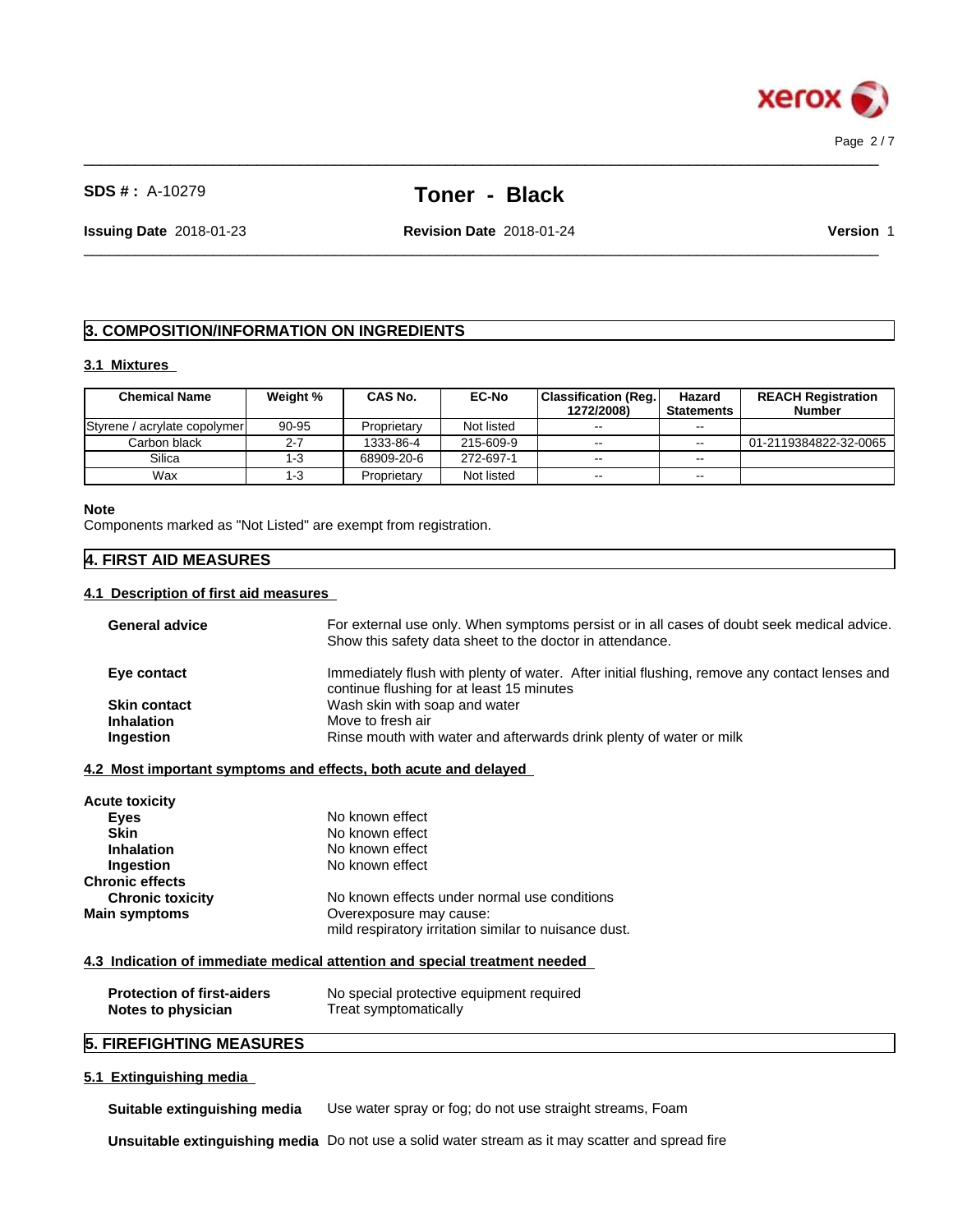

 $\_$  ,  $\_$  ,  $\_$  ,  $\_$  ,  $\_$  ,  $\_$  ,  $\_$  ,  $\_$  ,  $\_$  ,  $\_$  ,  $\_$  ,  $\_$  ,  $\_$  ,  $\_$  ,  $\_$  ,  $\_$  ,  $\_$  ,  $\_$  ,  $\_$  ,  $\_$  ,  $\_$  ,  $\_$  ,  $\_$  ,  $\_$  ,  $\_$  ,  $\_$  ,  $\_$  ,  $\_$  ,  $\_$  ,  $\_$  ,  $\_$  ,  $\_$  ,  $\_$  ,  $\_$  ,  $\_$  ,  $\_$  ,  $\_$  ,

**Issuing Date** 2018-01-23 **Revision Date** 2018-01-24 **Version** 1

 $\_$  ,  $\_$  ,  $\_$  ,  $\_$  ,  $\_$  ,  $\_$  ,  $\_$  ,  $\_$  ,  $\_$  ,  $\_$  ,  $\_$  ,  $\_$  ,  $\_$  ,  $\_$  ,  $\_$  ,  $\_$  ,  $\_$  ,  $\_$  ,  $\_$  ,  $\_$  ,  $\_$  ,  $\_$  ,  $\_$  ,  $\_$  ,  $\_$  ,  $\_$  ,  $\_$  ,  $\_$  ,  $\_$  ,  $\_$  ,  $\_$  ,  $\_$  ,  $\_$  ,  $\_$  ,  $\_$  ,  $\_$  ,  $\_$  ,

# **5.2 Special hazards arising from the substance or mixture**

Fine dust dispersed in air, in sufficient concentrations, and in the presence of an ignition source is a potential dust explosion hazard

# **5.3 Special protective actions for fire-fighters**

In the event of fire and/or explosion do not breathe fumes. Wear fire/flame resistant/retardant clothing. Use self-contained pressure-demand breathing apparatus if needed to prevent exposure to smoke or airborne toxins. Wear self-contained breathing apparatus and protective suit.

## **Other information**

| <b>Flammable properties</b> | Not flammable                                                                                                        |
|-----------------------------|----------------------------------------------------------------------------------------------------------------------|
| <b>Flash point</b>          | Not applicable                                                                                                       |
|                             | Hazardous combustion products Hazardous decomposition products due to incomplete combustion, Carbon oxides, Nitrogen |
|                             | oxides (NOx)                                                                                                         |

# **6. ACCIDENTAL RELEASE MEASURES**

# **6.1 Personal precautions, protective equipment and emergency procedures**

Avoid breathing dust

#### **6.2 Environmental precautions**

No special environmental precautions required

# **6.3 Methods and material for containment and cleaning up**

| <b>Methods for containment</b> | Prevent dust cloud                                                                    |
|--------------------------------|---------------------------------------------------------------------------------------|
| Methods for cleaning up        | Use a vacuum cleaner to remove excess, then wash with COLD water. Hot water fuses the |
|                                | toner making it difficult to remove                                                   |

#### **6.4 Reference to other sections**

The environmental impact of this product has not been fully investigated However, this preparation is not expected to present significant adverse environmental effects.

# **7. HANDLING AND STORAGE**

## **7.1 Precautions for safe handling**

Handle in accordance with good industrial hygiene and safety practice, Avoid dust accumulation in enclosed space, Prevent dust cloud

#### **Hygiene measures** None under normal use conditions

# **7.2 Conditions for safe storage, including any incompatibilities**

Keep container tightly closed in a dry and well-ventilated place, Store at room temperature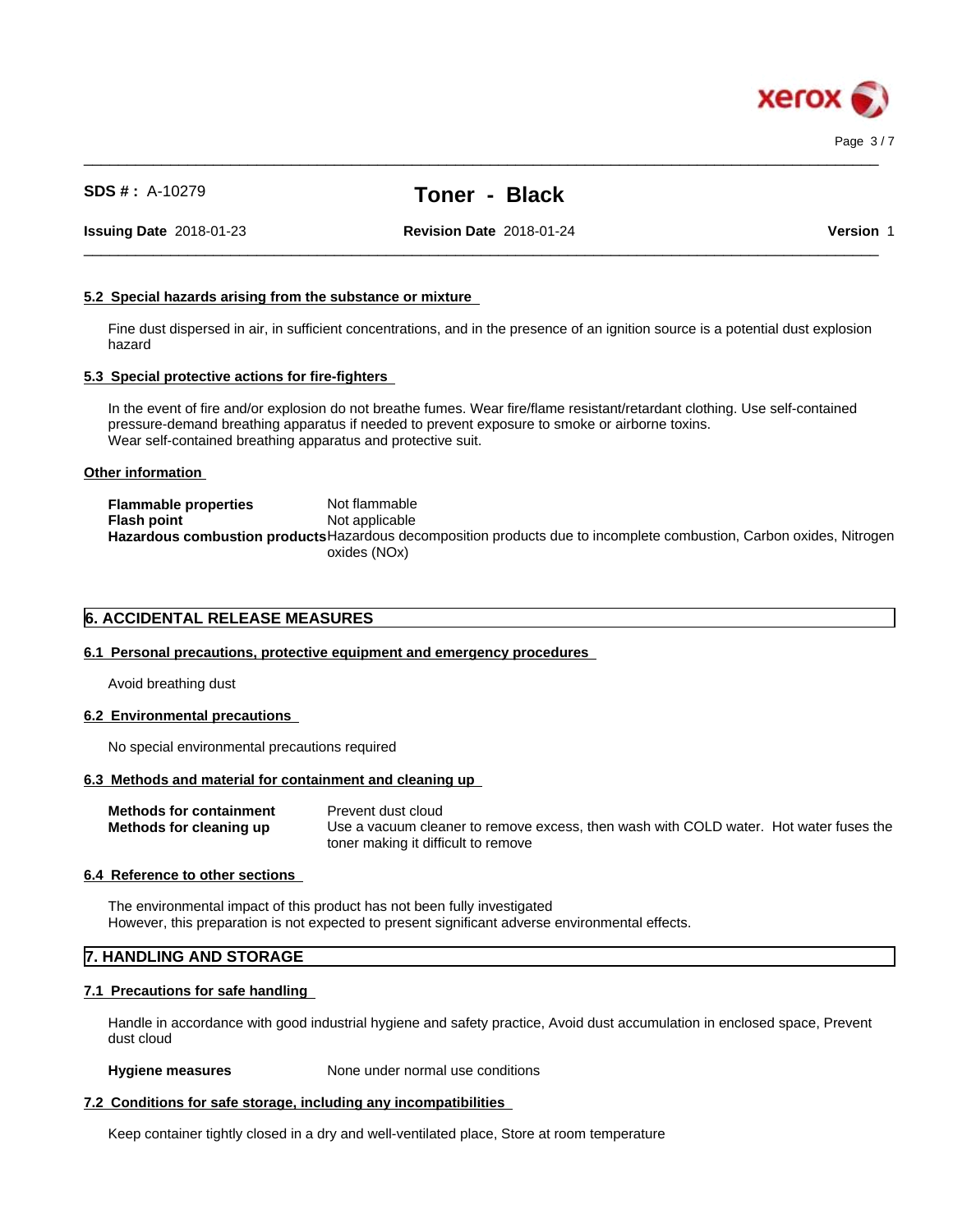

 $\_$  ,  $\_$  ,  $\_$  ,  $\_$  ,  $\_$  ,  $\_$  ,  $\_$  ,  $\_$  ,  $\_$  ,  $\_$  ,  $\_$  ,  $\_$  ,  $\_$  ,  $\_$  ,  $\_$  ,  $\_$  ,  $\_$  ,  $\_$  ,  $\_$  ,  $\_$  ,  $\_$  ,  $\_$  ,  $\_$  ,  $\_$  ,  $\_$  ,  $\_$  ,  $\_$  ,  $\_$  ,  $\_$  ,  $\_$  ,  $\_$  ,  $\_$  ,  $\_$  ,  $\_$  ,  $\_$  ,  $\_$  ,  $\_$  ,

 $\_$  ,  $\_$  ,  $\_$  ,  $\_$  ,  $\_$  ,  $\_$  ,  $\_$  ,  $\_$  ,  $\_$  ,  $\_$  ,  $\_$  ,  $\_$  ,  $\_$  ,  $\_$  ,  $\_$  ,  $\_$  ,  $\_$  ,  $\_$  ,  $\_$  ,  $\_$  ,  $\_$  ,  $\_$  ,  $\_$  ,  $\_$  ,  $\_$  ,  $\_$  ,  $\_$  ,  $\_$  ,  $\_$  ,  $\_$  ,  $\_$  ,  $\_$  ,  $\_$  ,  $\_$  ,  $\_$  ,  $\_$  ,  $\_$  ,

**Issuing Date** 2018-01-23 **Revision Date** 2018-01-24 **Version** 1

# **7.3 Specific end uses**

Xerographic printing

# **8. EXPOSURE CONTROLS/PERSONAL PROTECTION**

## **8.1 Control parameters**

| <b>Xerox Exposure Limit</b> | $2.5 \text{ mg/m}^3$ (total dust)      |
|-----------------------------|----------------------------------------|
| <b>Xerox Exposure Limit</b> | $0.4 \text{ mg/m}^3$ (respirable dust) |

## **8.2 Exposure controls**

**Engineering measures** None under normal use conditions

## **8.3 Individual protection measures, such as personal protective equipment (PPE)**

| <b>Respiratory protection</b> | No special protective equipment required |
|-------------------------------|------------------------------------------|
| Eye/face protection           | No special protective equipment required |
| Skin and body protection      | No special protective equipment required |
| <b>Hand protection</b>        | No special protective equipment required |

# **9. PHYSICAL AND CHEMICAL PROPERTIES**

# **9.1 Information on basic physical and chemical properties**

| Appearance<br><b>Odour threshold</b><br>pH<br><b>Flash point</b><br><b>Softening point</b>                                                                                                                                                          | Powder<br>Not applicable<br>Not applicable<br>Not applicable<br>$49 - 60 °C$<br>- 140 °F                                                                             | Odour<br><b>Physical state</b><br><b>Colour</b><br>Boiling point/boiling range<br>120 Autoignition temperature | Faint<br>Solid<br><b>Black</b><br>Not applicable<br>Not applicable |
|-----------------------------------------------------------------------------------------------------------------------------------------------------------------------------------------------------------------------------------------------------|----------------------------------------------------------------------------------------------------------------------------------------------------------------------|----------------------------------------------------------------------------------------------------------------|--------------------------------------------------------------------|
| <b>Flammability Limits in Air</b>                                                                                                                                                                                                                   | Not applicable                                                                                                                                                       |                                                                                                                |                                                                    |
| Vapour pressure<br>Vapour density<br><b>Water solubility</b><br>Viscosity<br><b>Partition coefficient</b><br><b>Evaporation rate</b><br>Melting point/range<br><b>Freezing point</b><br><b>Decomposition temperature</b><br><b>Specific gravity</b> | Not applicable<br>Not applicable<br>Negligible<br>Not applicable<br>Not applicable<br>Not applicable<br>Not determined<br>Not applicable<br>Not determined<br>$\sim$ |                                                                                                                |                                                                    |
| 9.2 Other information                                                                                                                                                                                                                               |                                                                                                                                                                      |                                                                                                                |                                                                    |
| <b>Explosive properties</b>                                                                                                                                                                                                                         | source is a potential dust explosion hazard                                                                                                                          | Fine dust dispersed in air, in sufficient concentrations, and in the presence of an ignition                   |                                                                    |

# **10. STABILITY AND REACTIVITY**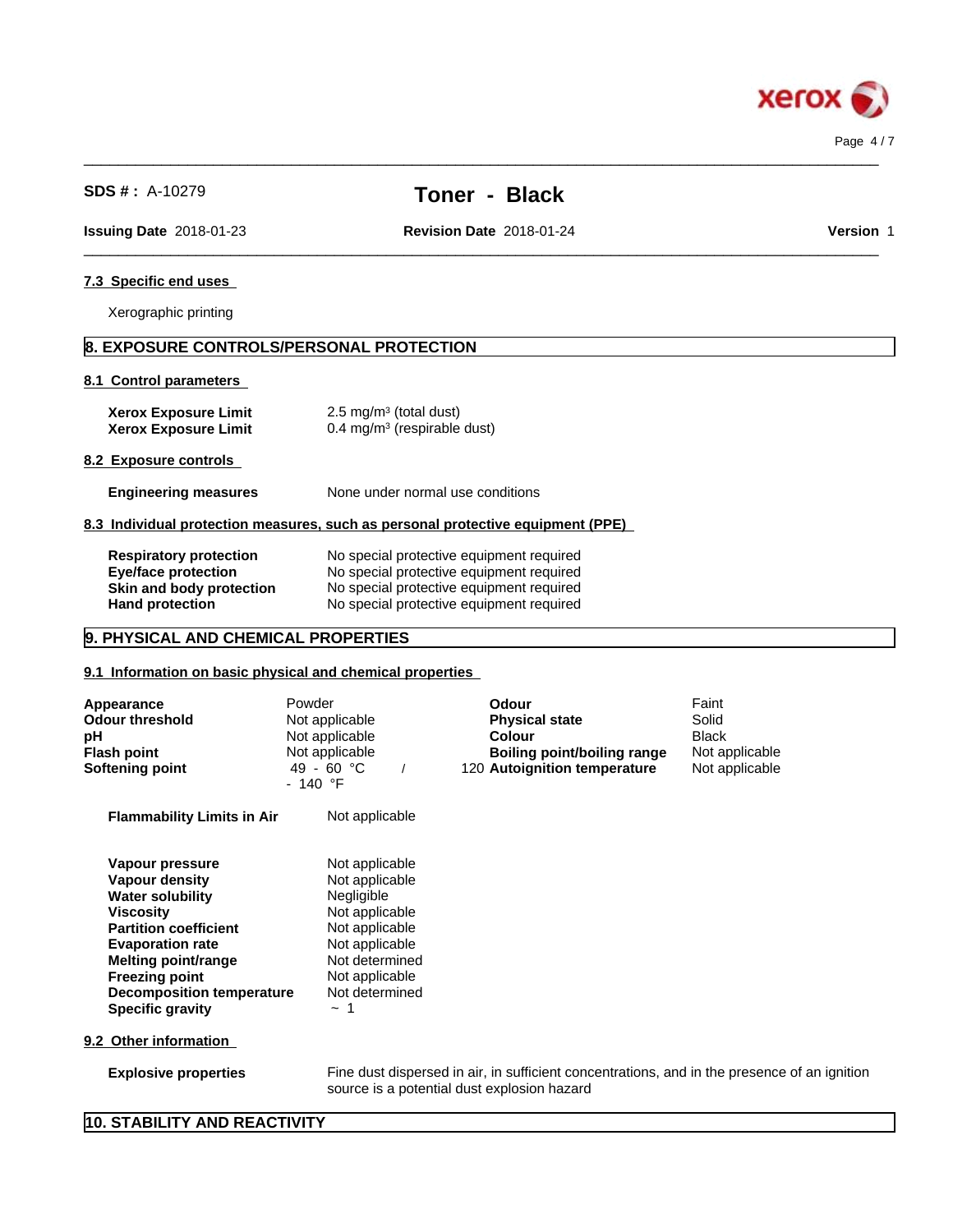

# **SDS # :** A-10279 **Toner - Black**

 $\_$  ,  $\_$  ,  $\_$  ,  $\_$  ,  $\_$  ,  $\_$  ,  $\_$  ,  $\_$  ,  $\_$  ,  $\_$  ,  $\_$  ,  $\_$  ,  $\_$  ,  $\_$  ,  $\_$  ,  $\_$  ,  $\_$  ,  $\_$  ,  $\_$  ,  $\_$  ,  $\_$  ,  $\_$  ,  $\_$  ,  $\_$  ,  $\_$  ,  $\_$  ,  $\_$  ,  $\_$  ,  $\_$  ,  $\_$  ,  $\_$  ,  $\_$  ,  $\_$  ,  $\_$  ,  $\_$  ,  $\_$  ,  $\_$  ,

 $\_$  ,  $\_$  ,  $\_$  ,  $\_$  ,  $\_$  ,  $\_$  ,  $\_$  ,  $\_$  ,  $\_$  ,  $\_$  ,  $\_$  ,  $\_$  ,  $\_$  ,  $\_$  ,  $\_$  ,  $\_$  ,  $\_$  ,  $\_$  ,  $\_$  ,  $\_$  ,  $\_$  ,  $\_$  ,  $\_$  ,  $\_$  ,  $\_$  ,  $\_$  ,  $\_$  ,  $\_$  ,  $\_$  ,  $\_$  ,  $\_$  ,  $\_$  ,  $\_$  ,  $\_$  ,  $\_$  ,  $\_$  ,  $\_$  ,

**Issuing Date** 2018-01-23 **Revision Date** 2018-01-24 **Version** 1

# **10.1 Reactivity**

No dangerous reaction known under conditions of normal use

# **10.2 Chemical stability**

Stable under normal conditions

# **10.3 Possibility of hazardous reactions**

| <b>Hazardous reactions</b> | None under normal processing            |
|----------------------------|-----------------------------------------|
| Hazardous polymerisation   | Hazardous polymerisation does not occur |

## **10.4 Conditions to avoid**

Prevent dust cloud, Fine dust dispersed in air, in sufficient concentrations, and in the presence of an ignition source is a potential dust explosion hazard

#### **10.5 Incompatible materials to avoid**

None

#### **10.6 Hazardous decomposition products**

None under normal use

# **11. TOXICOLOGICAL INFORMATION**

*The toxicity data noted below is based on the test results of similar reprographic materials.*

#### **11.1 Information on toxicologicaleffects**

# **Acute toxicity**

| Product Information<br><b>Irritation</b><br>Oral LD50<br>Dermal LD50<br><b>LC50 Inhalation</b> | No skin irritation, No eye irritation<br>$> 5$ g/kg (rat)<br>$> 5$ g/kg (rabbit)<br>$> 5$ mg/L (rat, 4 hr)                                                                                                                                                                                                                                                                                                                                                                                                                                                                                                                                                                                                                                                                                                                            |
|------------------------------------------------------------------------------------------------|---------------------------------------------------------------------------------------------------------------------------------------------------------------------------------------------------------------------------------------------------------------------------------------------------------------------------------------------------------------------------------------------------------------------------------------------------------------------------------------------------------------------------------------------------------------------------------------------------------------------------------------------------------------------------------------------------------------------------------------------------------------------------------------------------------------------------------------|
| <b>Chronic toxicity</b><br>Product Information                                                 |                                                                                                                                                                                                                                                                                                                                                                                                                                                                                                                                                                                                                                                                                                                                                                                                                                       |
| <b>Chronic effects</b>                                                                         | No known effects under normal use conditions                                                                                                                                                                                                                                                                                                                                                                                                                                                                                                                                                                                                                                                                                                                                                                                          |
| Carcinogenicity                                                                                | Not classifiable as a human carcinogen                                                                                                                                                                                                                                                                                                                                                                                                                                                                                                                                                                                                                                                                                                                                                                                                |
| <b>Other information</b>                                                                       | The IARC (International Agency for Research on Cancer) has listed carbon black as<br>"possibly carcinogenic to humans". However, Xerox has concluded that the presence of<br>carbon black in this mixture does not present a health hazard. The IARC classification is<br>based on studies evaluating pure, "free" carbon black. In contrast, toner is a formulation<br>composed of specially prepared polymer and a small amount of carbon black (or other<br>pigment). In the process of making toner, the small amount of carbon black becomes<br>encapsulated within a matrix. Xeroxhas performed extensive testing of toner, including a<br>chronic bioassay (test for potential carcinogenicity). Exposure to toner did not produce<br>evidence of cancer in exposed animals. The results were submitted to regulatory agencies |

and published extensively.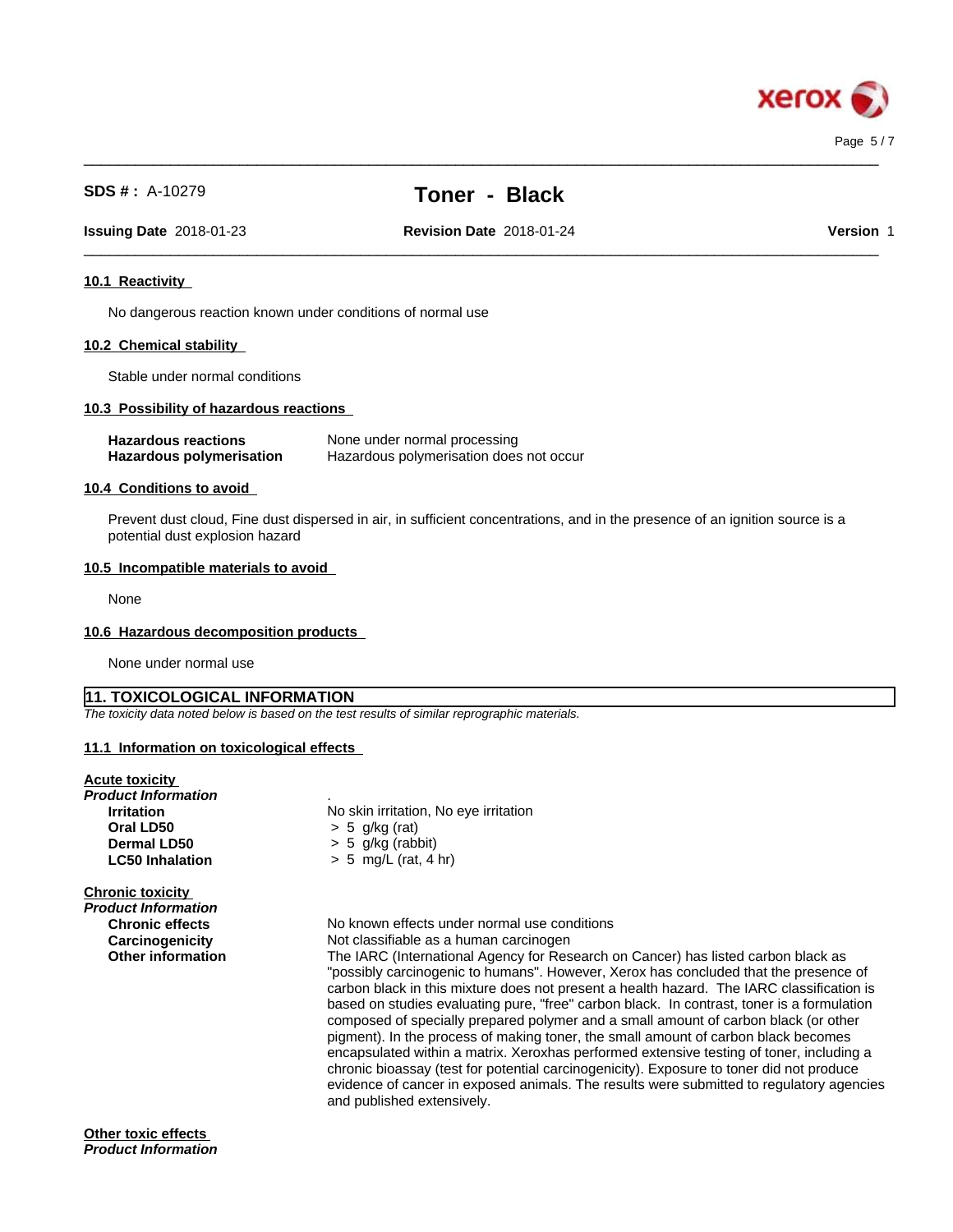

| $SDS #: A-10279$                                                                | <b>Toner - Black</b>                                                                 |                  |  |
|---------------------------------------------------------------------------------|--------------------------------------------------------------------------------------|------------------|--|
| <b>Issuing Date 2018-01-23</b>                                                  | <b>Revision Date 2018-01-24</b>                                                      | <b>Version 1</b> |  |
| <b>Sensitisation</b><br><b>Mutagenic effects</b><br><b>Target organ effects</b> | No sensitisation responses were observed<br>Not mutagenic in AMES Test<br>None known |                  |  |
| Other adverse effects<br><b>Aspiration Hazard</b>                               | None known<br>Not applicable                                                         |                  |  |

 $\_$  ,  $\_$  ,  $\_$  ,  $\_$  ,  $\_$  ,  $\_$  ,  $\_$  ,  $\_$  ,  $\_$  ,  $\_$  ,  $\_$  ,  $\_$  ,  $\_$  ,  $\_$  ,  $\_$  ,  $\_$  ,  $\_$  ,  $\_$  ,  $\_$  ,  $\_$  ,  $\_$  ,  $\_$  ,  $\_$  ,  $\_$  ,  $\_$  ,  $\_$  ,  $\_$  ,  $\_$  ,  $\_$  ,  $\_$  ,  $\_$  ,  $\_$  ,  $\_$  ,  $\_$  ,  $\_$  ,  $\_$  ,  $\_$  ,

# **12. ECOLOGICAL INFORMATION**

## **12.1 Toxicity**

On available data, the mixture / preparation is not harmful to aquatic life

#### **12.2 Persistence and degradability**

Not readily biodegradable

## **12.3 Bioaccumulative potential**

Bioaccumulation is unlikely

## **12.4 Mobility in soil**

Insoluble in water

#### **12.5 Results of PBT and vPvB assessment**

Not a PBT according to REACH Annex XIII

#### **12.6 Other adverse effects**

The environmental impact of this product has not been fully investigated However, this preparation is not expected to present significant adverse environmental effects.

# **13. DISPOSAL CONSIDERATIONS 13.1 Disposal considerations Waste Disposal Method** No special precautions are needed in handling this material **EWC Waste Disposal No.** 08 03 18 **14. TRANSPORT INFORMATION**

# **14.1 UN/ID No**

Not regulated

# **14.2 Proper shipping name**

Not regulated

## **14.3 Transport hazard class(es)**